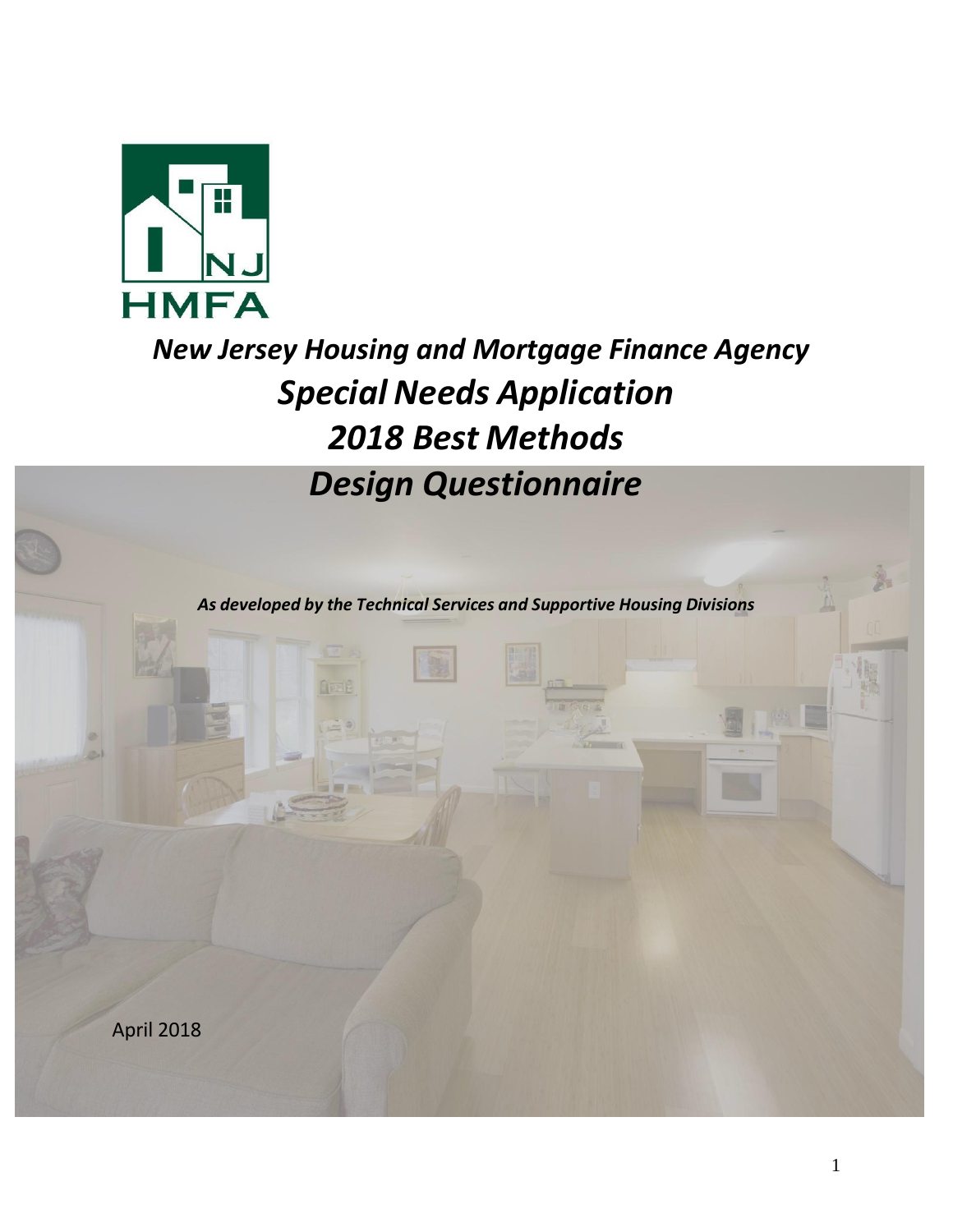## *New Jersey Housing and Mortgage Finance Agency Special Needs Application*

## *Best Methods Design Questionnaire*

#### **Introduction**

As a long term partner in every project it finances, the Agency has a vested interest in buildings that are high quality, energy and resource efficient, appropriate for the community, and designed with the end user's special needs in mind. To this end, the Agency has developed this Best Methods Design Questionnaire. The Questionnaire will walk the applicant and their design team through a series of design issues that must be considered and addressed in order for the project to receive funding. All Special Needs Housing applicants must review the Questionnaire as part of the application process and complete it prior to commitment. PLEASE COMPLETE AS EARLY AS POSSIBLE IN THE DESIGN & APPLICATION PROCESS.

This Questionnaire has two primary purposes:

- To encourage the applicant to review their project's design considerations in a thoughtful, relevant way.
- To provide a basis for Plan and Specification review by Technical Services and a starting point for design dialogue with the applicant.

## **Contents**

The Best Methods Questionnaire has three guiding principles that have been synthesized into a holistic approach to design. These guiding principles are as follows:

- I. User Needs Reviewing the special needs of the residents and the implications for the physical design of the housing to support recovery, wellness and community integration. The goal of these design features is to assist residents to function at the peak of their abilities; reduce environmental stressors; remove physical barriers; create flexible, universally designed spaces.
- II. Sustainability Examining Green Building considerations including energy efficiency, durability, operations, maintenance, resource conservation, and indoor air quality. The goal is to create a healthy environment while lowering operating costs.
- III. Design Excellence Reviewing key attributes of a well-designed housing project including building location and layout, shape, appearance, open space, landscaping, and parking. The goal of these features is to create a project that meets the needs of the tenants while integrating the built structure into the neighborhood fabric, thereby creating an asset in the community.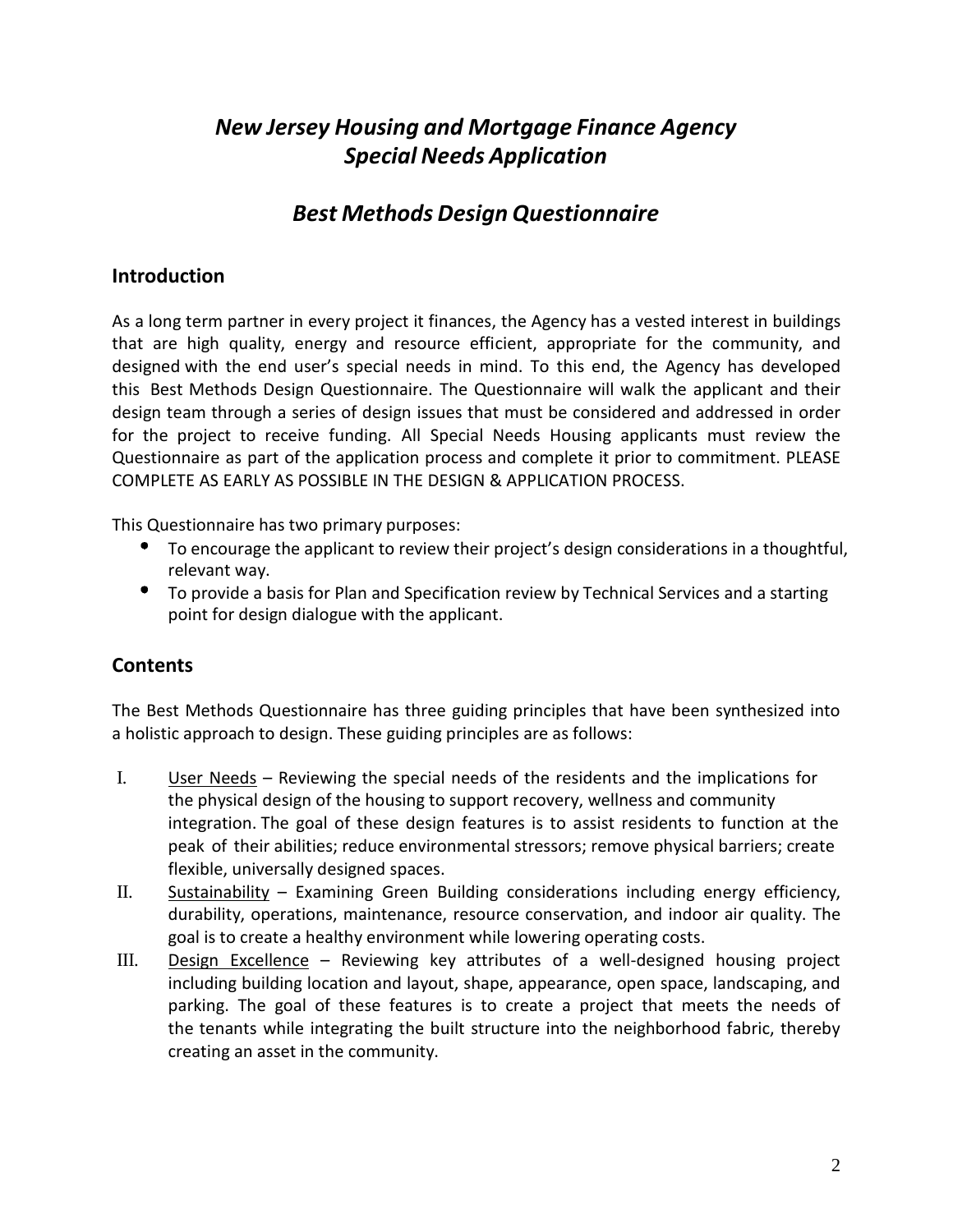## **Completing the Questionnaire**

#### *All applicants seeking Special Needs financing must complete this questionnaire.*

- 1) Share the Questionnaire with your design professionals as early as possible to ensure that the design considerations are incorporated into the project plans and specifications. This will also insure early inclusion of all possible cost considerations.
- 2) Complete the Questionnaire prior to the Agency's funding commitment. Point out where each item is addressed in the architectural plans and specifications. If necessary, provide a narrative description of the item. If Not Applicable, please give reasons why.

#### **Cost Implications**

Most of the elements included in this Questionnaire will not require additional costs. However, some items are above and beyond a typical building scope of work and may require additional expense. Design aspects that are deemed appropriate and reasonable by the Agency that may increase the overall development budget will be considered eligible costs and funded by the Agency. Applications that maximize the good design considerations embodied in the Questionnaire **will be a priority** for Agency funding.

#### **More Information**

The Special Needs Application and the Design Questionnaire can be found at [http://www.state.nj.us/dca/hmfa/media/download/special/sn\\_best\\_methods\\_questionnaire.pdf](http://www.state.nj.us/dca/hmfa/media/download/special/sn_best_methods_questionnaire.pdf)

For questions regarding items in the Questionnaire, please contact Pamela DeLosSantos, NJHMFA Technical Services Division, at 609-278-7627.

*Please be aware that this document is a work-in-progress and part of an ever-changing dynamic process that is refined as new projects and their knowledge come on line. We encourage sponsor and designer input into the further refinement of this document.*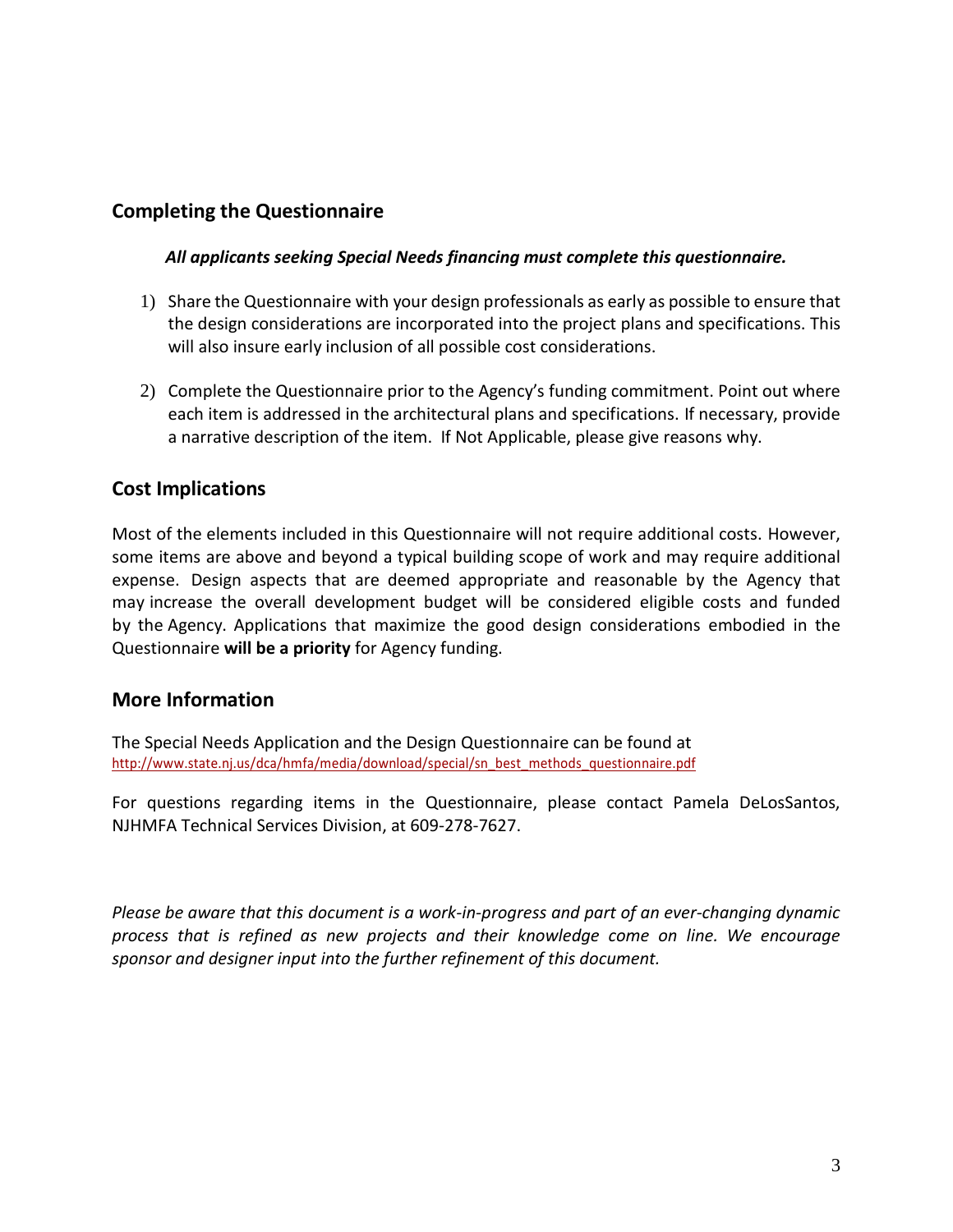## **Environmental Conditions** *(This Section is the only Mandatory section!)*

## *Take into consideration during site selection and before the Contract of Sale is signed.*

**Phase I Environmental Site Assessment**: Conduct a Phase I and provide a plan for abatement if necessary. Perform a Phase II Assessment if potential hazards are observed or recognized in the Phase I report.

**Lead-Based Paint**: For properties built before 1978, conduct a LBP-inspection. Use lead-safe work practices during renovation, remodeling, painting and demolition. Also obtain a certification that the building is free of lead based paint if children under 18 will be present.

**Asbestos-Containing Materials**: Have an environmental consultant perform an inspection for ACM"s. Obtain a certification that the building is free of Asbestos-containing Materials. If Asbestos is being removed as part of demolition, provide the proper chain of custody documentation and removal procedures.

**Radon**: Have a radon test performed at the basement or ground floor slab. For radon levels above 4.0 picocuries, install a radon removal system. Refer to the ASTM Standard "Radon Resistant Design and Construction of New Low Rise Residential Buildings."

**Mold Remediation/Prevention:** In existing buildings, if there is evidence of mold, provide for and document the proper removal. In new construction, show evidence of proper construction details that mitigate the effects of moisture infiltration.

## **The Population**

**1.** Identify the target population of the project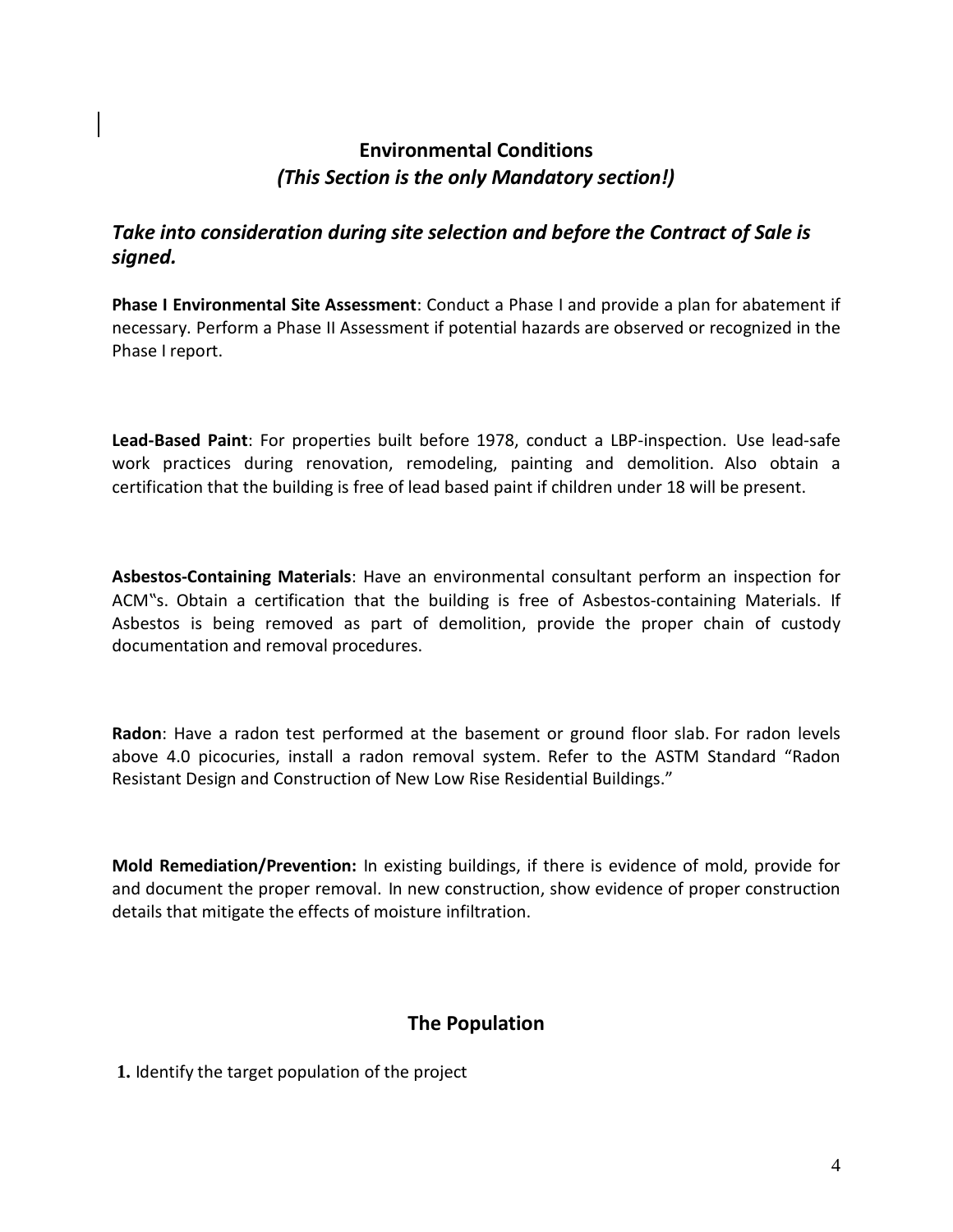**2. Unique needs/Accessibility**: Identify the unique needs of the target population that should be considered in the design of the building(s). Specify which design features unique to the population, including accessibility, will be included.

## **The Site & Land Use**

**Passive Solar, Ventilation and Shading Design**: Take maximum advantage of the climate, especially solar access and natural ventilation. Describe the building's orientation for maximum solar access, reducing need for lighting, heating & cooling loads*. Locate plants to provide shading in the summer and allow for heat gain in the winter.*

**Preservation Plan**: On the project site plan, demarcate existing, healthy trees to remain.

#### **Smart Growth Principles** - **Community access** *(within ½ mile of project) Show on a Google or MapQuest map the project with the following:*

- *a.* Pedestrian Paths (sidewalks) & Bike Trails: *Connect project to pedestrian grid. Include sidewalks or other all-weather pathways within a multifamily property or single-family subdivision linking residential development to public spaces, open spaces and adjacent development.*
- b. Secure & Safe Bike Racks.
- c. Safe Shelter for Commuters.
- d. Access to:
	- i. Neighborhood or Project Park, recreational and social activities and libraries.
	- ii. Public Transit (bus, rail, ferry).
	- iii. Employment opportunities.
	- iv. Commercial facilities, shopping, grocery stores and restaurants.
	- v. Medical facilities.
	- vi. Houses of worship.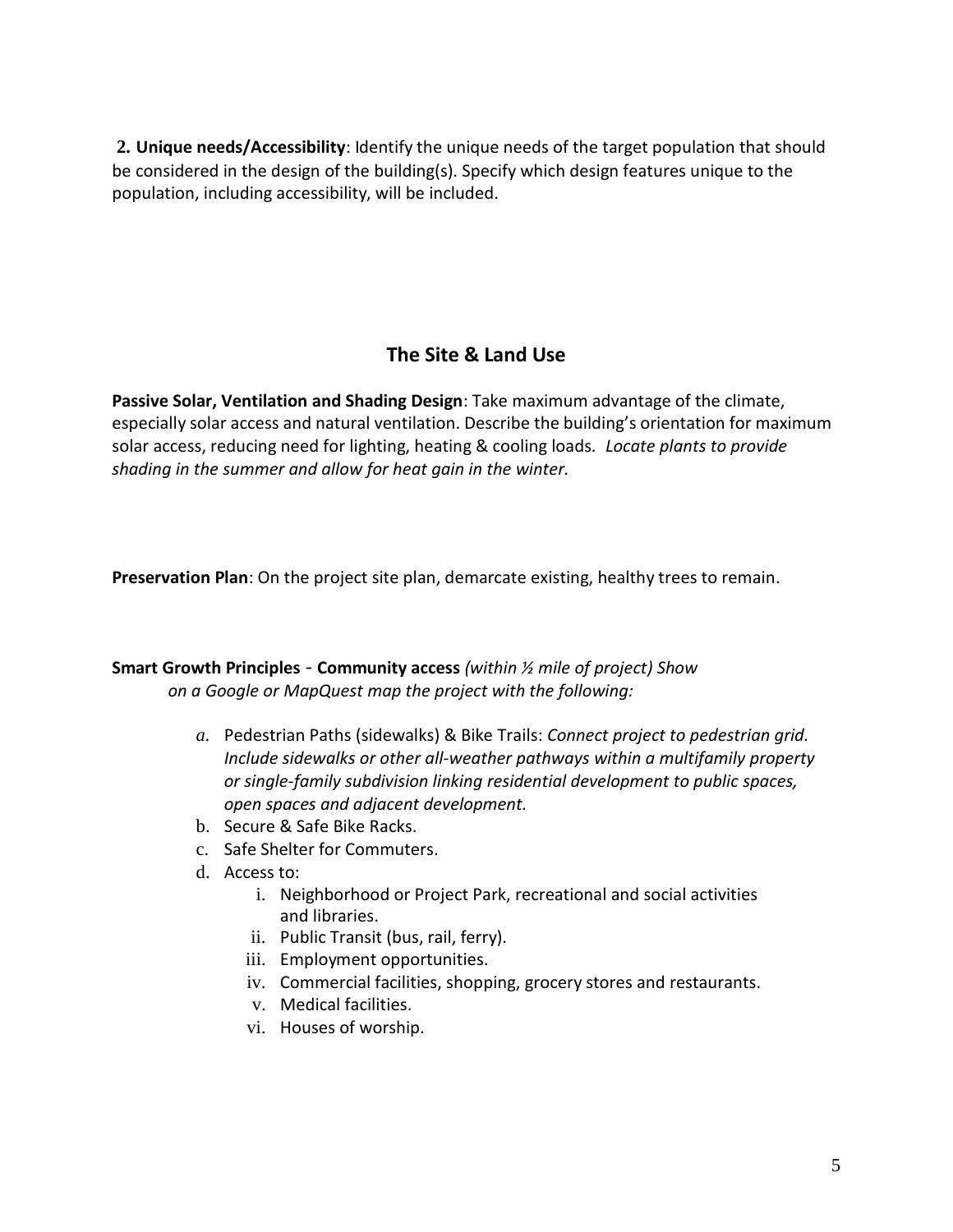**Space for a Community Garden/Outside opportunities for on-site exercise**, also: basketball hoop, shuffleboard, kick ball, maintaining gardens, children's playground (if appropriate), etc. The space(s) should be protected from the street and easily monitored.

**Onsite Storm water Retention & Filtration:** provide copy of site plan with layout.

**Water Efficient Landscaping** (Native/Drought Tolerant) and groundcover in lieu of turf grass. Landscaping shall not require irrigation.

**Gutters** discharged at least 3'-0" from foundation. Employ rain barrels if feasible.

**Access to existing roads, water, sewer and utilities:** Provide all these elements on the site plan.

**Sensitive Areas, High Water Tables**: No development within 100 feet of wetlands, threatened species habitats, prime farmland or elevations below 100-year flood plain. In areas of high water tables, the design must reflect the appropriate measures to mitigate water infiltration and damage. Existing buildings must revise grading or install drainage systems where existing grading is problematic (5% slope: 6 inches per 10 feet).

**Brownfield Development***:* if possible and cost effective, project may be located on a *Grayfield*  (underutilized commercial site such as an old, vacant shopping mall or formerly industrial waterfront site) or *Brownfield* (previously used commercial/industrial site with low concentrations of hazardous waste or pollution).

**Adaptive Reuse:** if possible and cost effective, project may be located in an existing nonresidential building provided that program and adequate window layout (all bedrooms to have at least one window) can be provided for.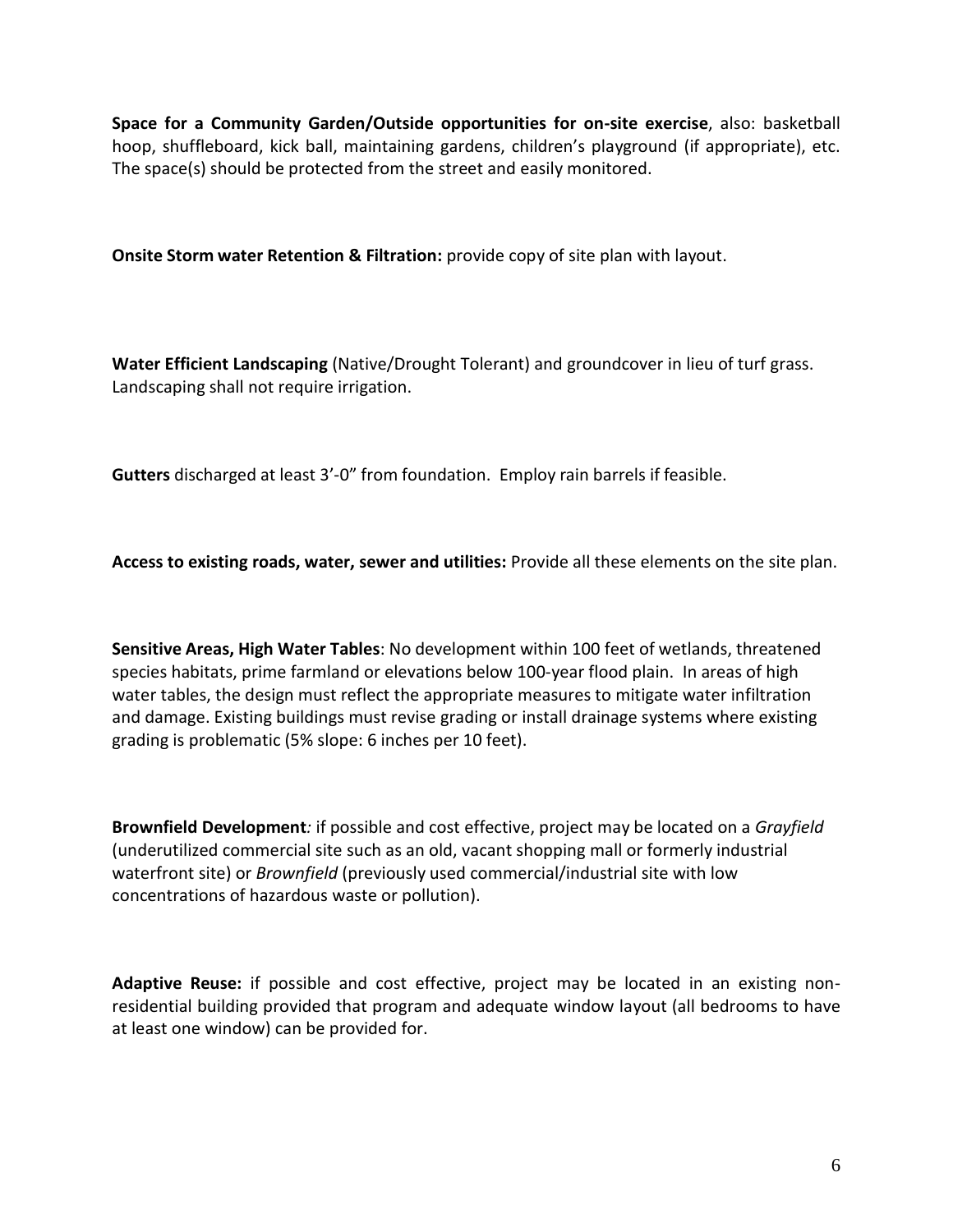#### **Parking Considerations**

**Minimization:** Design for parking that does not dominate the site, the building or the street. Minimize the overall impact of the garages, driveways and parking areas.

**Access & Surveillance:** Provide easy access to all parking spots and provide multiple opportunities for surveillance of the parking area(s). Design to maximize the security of the parking area(s).

**Vehicle/Pedestrian Interaction**: Design to minimize vehicle/pedestrian interaction.

#### **"The Outdoor Room"**

**Public Open Areas**: Design to the same level of quality as any other "space" in the development**.** Design public open spaces as if they were outdoor rooms.

**Boundaries:** Provide clear boundaries between publicly-, community- and privately- controlled spaces.

**Visual Access**: Provide visual access to shared open spaces from individual dwelling units to facilitate surveillance of these spaces.

**Landscaping:** Design so that landscaping is never a secondary consideration. Provide as rich a variety of native and/or drought-tolerant plantings as possible.

Paved Areas & Seating: Design all paved areas to work with the landscaping. Design all paths and any outdoor seating provided as an integral part of the landscape plan.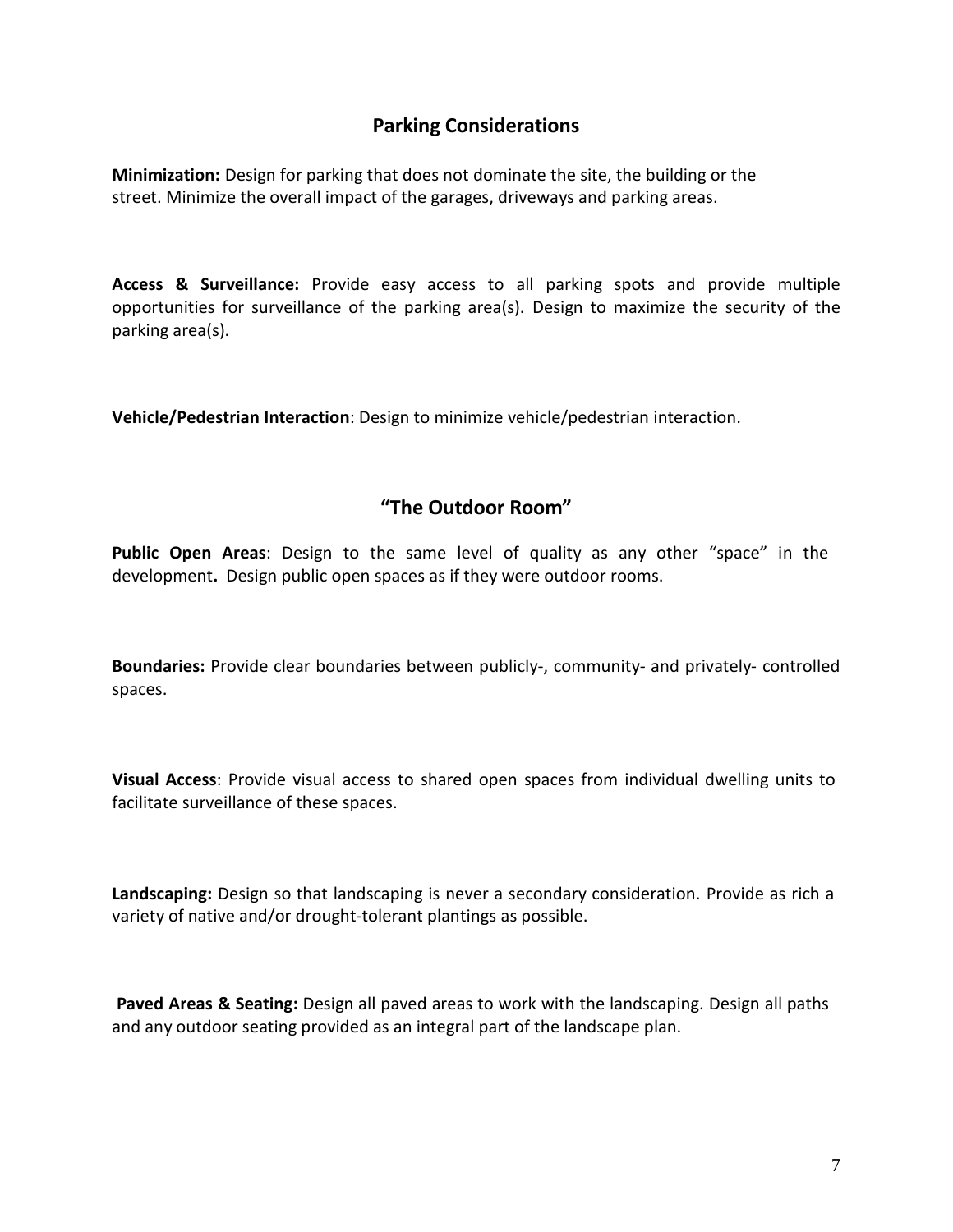**Edges:** Give design attention to the edges where planted areas and hard surfaces meet.

**Storage:** Provide adequate storage for landscape maintenance materials and equipment.

#### **The Building Exterior**

**Height/Setbacks:** Relate the overall height of the new structure(s) to the heights of adjacent structures and/or of buildings in the immediate neighborhood. Maintain existing setback patterns within the immediate vicinity of the building.

**Forms/Roofs:** Consider utilizing a variety of building forms and roof shapes, rather than boxlike forms with large, unvaried roofs. Relate the roof shape(s) of the new building to those found in similar, good quality buildings in the surrounding neighborhood or region.

**Image to the Street:** Consider a building image that fits in with the image of housing in the community where the project is located. Design the building to respect its street, enhance its site and respond to its climate.

**Character/Rhythm:** Provide as much architectural and visual complexity as possible to the building's appearance. Relate the character of the new building facade to the facades of similar, good quality buildings in the surrounding neighborhood or region. Respect the size and rhythm of openings – particularly on the street facades – of similar, good quality buildings in the neighborhood or surrounding area.

**Existing Design Elements**: Preserve original elements, to the extent feasible, in architecturally interesting or historically significant buildings.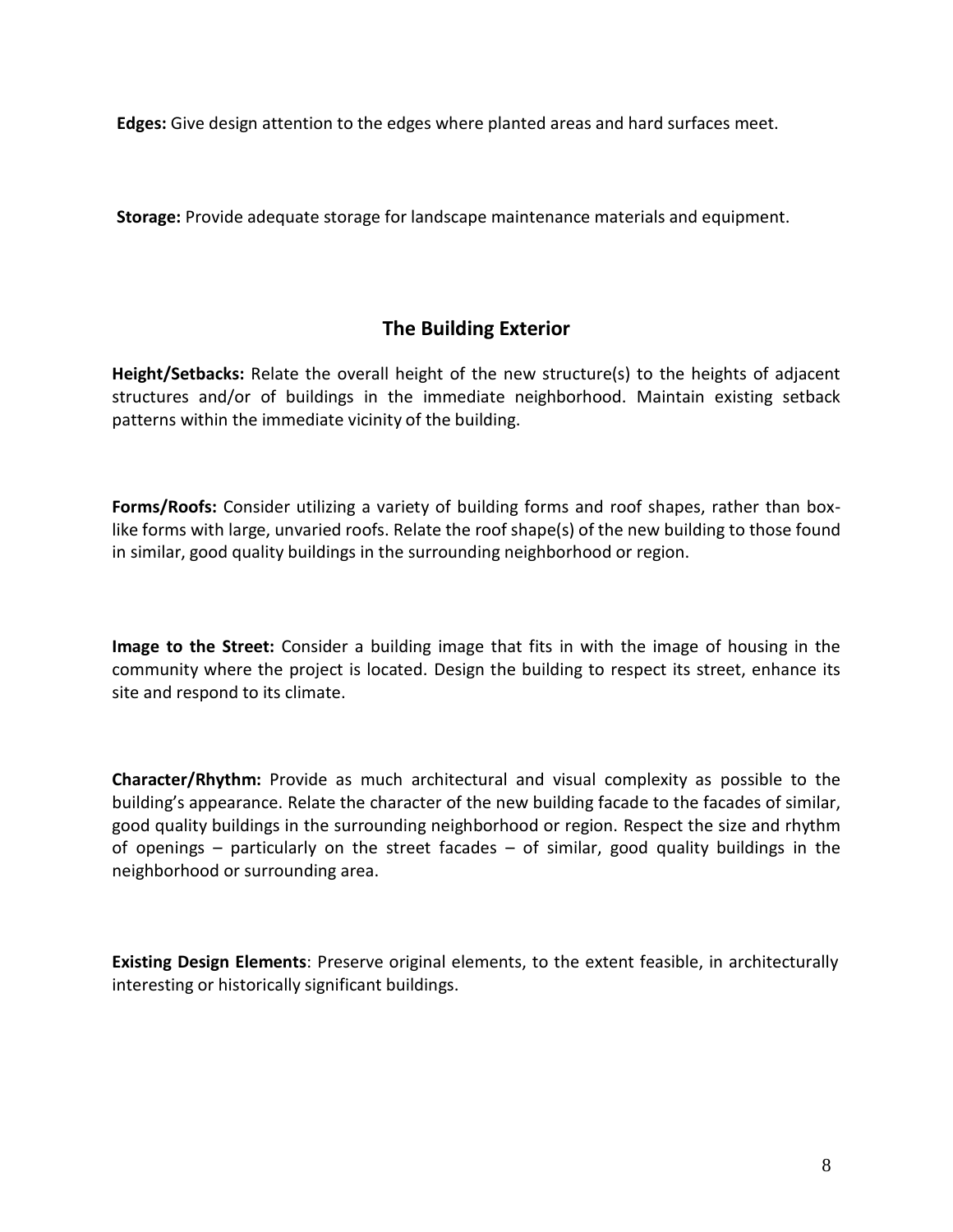**Openings:** Maximize (within budget constraints) the number and size of windows to enhance views and make spaces feel larger, but do not exceed 30% of wall area for purposes of energy efficiency.

**Trim/Details:** Pay careful design attention to trim and details, particularly on the street facades of the building.

**Materials/Colors:** Use materials and colors for the facade (including foundation walls) and roofing that are compatible with those in similar, good quality buildings in the surrounding neighborhood or region. If cost effective, specify 50-year or more durable siding and trim (fiber cement).

## **The Building Entry and Security**

**Entry Control:** Design the site and the building entries/exits in a neighborhood-appropriate manner to make it easy to monitor and control who comes into the building. Consider ways to maximize security by design. Pay careful design attention to entries with respect to issues of shelter, security, lighting, durability, and identity. Ensure that the site entry is clearly delineated.

**Visitor Waiting Area**: Design buildings to screen visitors before they get into the building. Provide a place where visitors, who have been screened, can wait for residents/tenants without entering the building.

**Security Systems**: Provide security systems that are highly visible to both residents/tenants and anyone who approaches or comes into the building. Using high profile security serves as a deterrent to inappropriate use of the building, theft, and threats to personal safety and security. Support staffs' ability to monitor the building.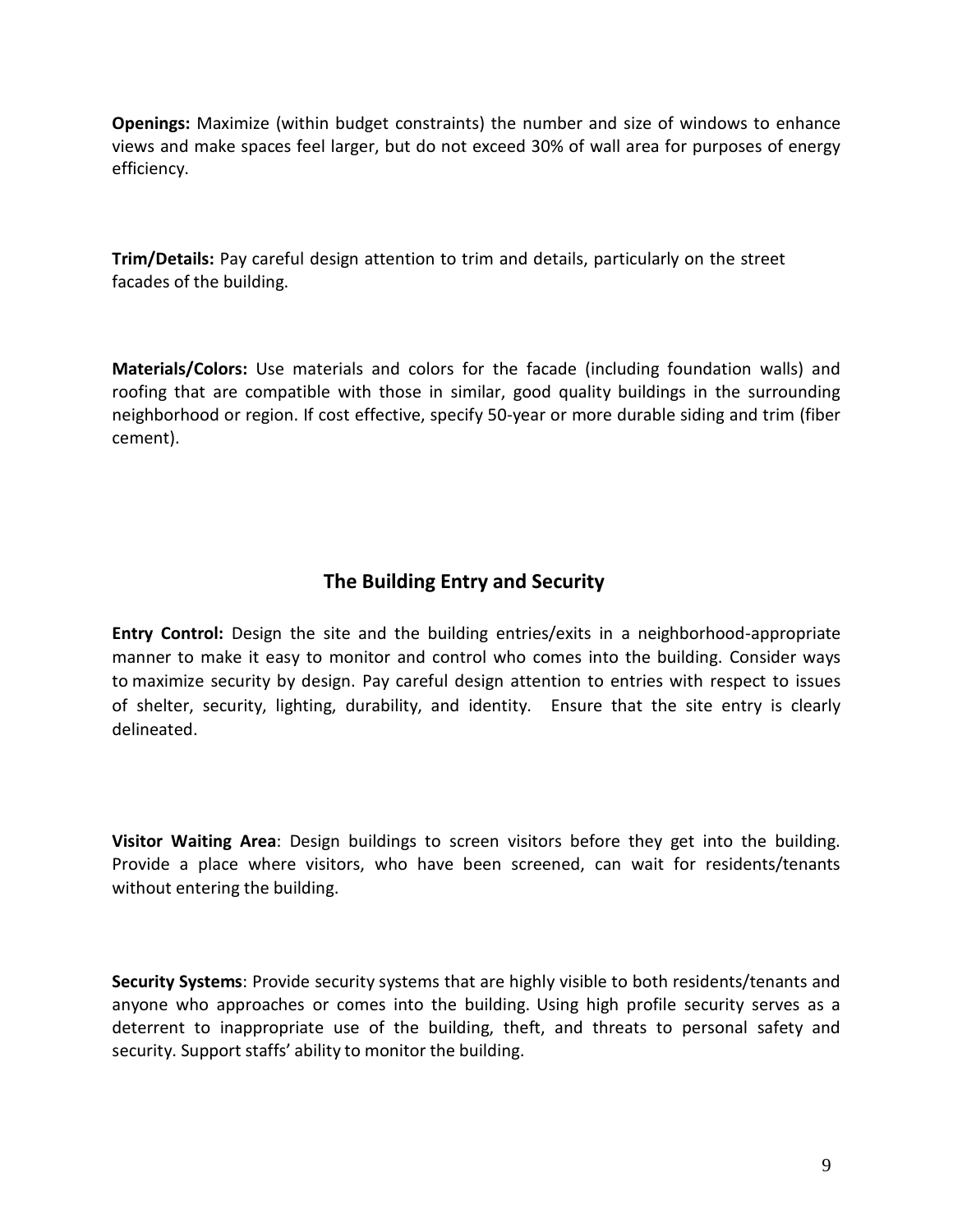A**ccessibility**: If the project will serve persons with physical disabilities, are all floors and common space accessible? Treat stairs, especially entry stairs, as major design elements and integrate accessible building entrances into the design.

#### **Common Areas, Corridors, Mechanical Spaces**

**Interaction & Activity**: Design for interaction, visiting and activity areas.

**Variety:** Plan for separate spaces *with visual privacy* that allow for quiet activities (i.e., reading and computer) and noisy/social ones (television, music, pool, ping pong, etc.). Multi-use space can lead to conflict. Provide space (or series of adjoining spaces) large enough for a residents'/tenants' social event or meeting.

**Smoking:** Determine if smoking is to be allowed in the building or on the grounds. If yes, appropriate ventilation and protection measures should be considered. Shared living space should be smoke-free. If smoking is prohibited in the building is there a designated area outside the building for smoking?

**Central Location:** Attempt to locate central facilities and common rooms centrally, and ensure that they are comfortable, accessible, durable and flexible.

**Support Spaces:** Carefully consider the design and location of key support and service areas: Managers office, Support Services office, maintenance rooms, Janitors facilities, mechanical equipment rooms and trash collection areas. If tenant files are maintained on site, they must be in a secure, locked location.

**Elevators:** Pay attention to the location of elevators and to the design of the space in front of them.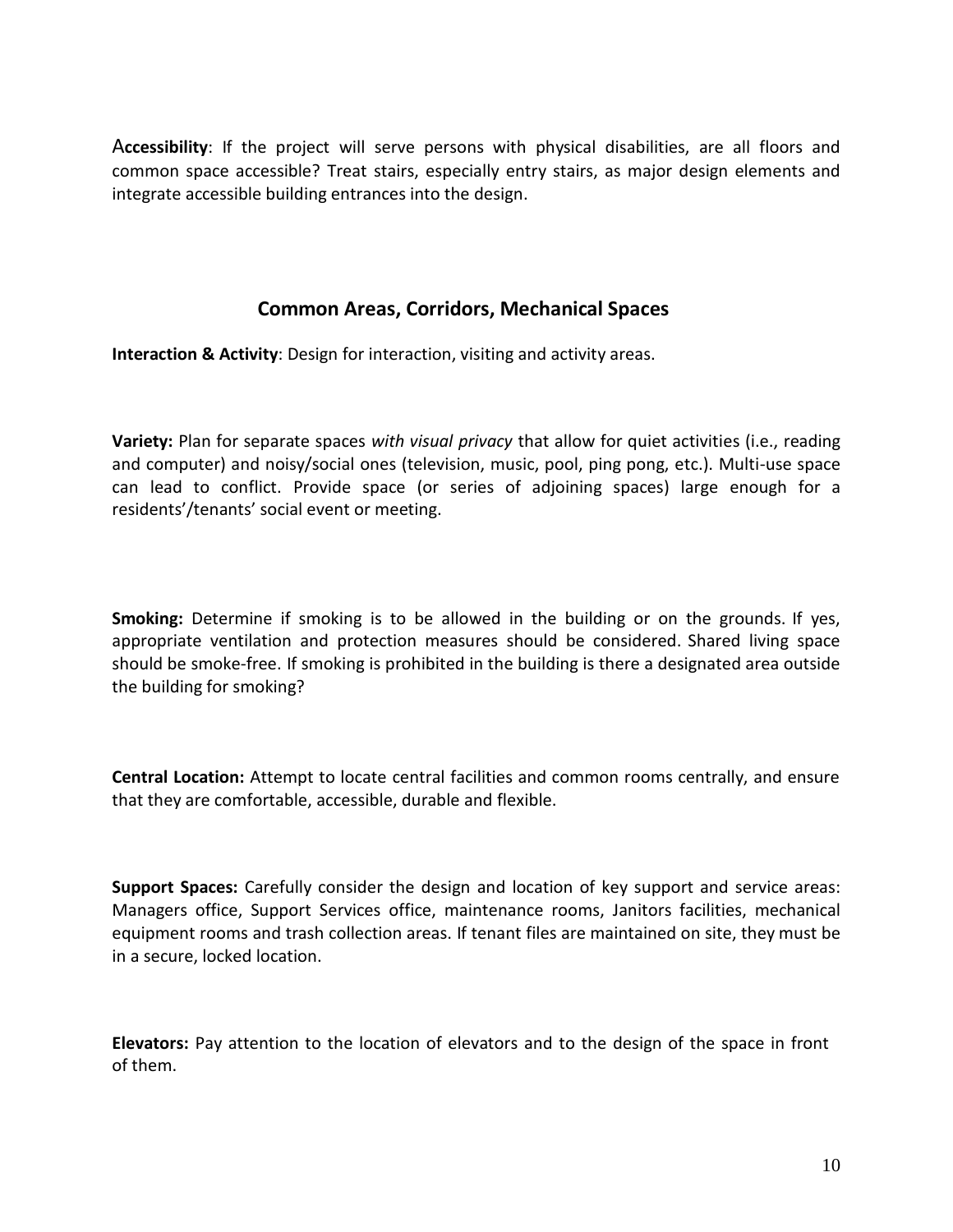**Corridors:** Pay attention to the design of access corridors and avoid corridors that are excessively long.

## **Dwelling Unit Issues to Consider**

**Accessibility:** List the accessibility features that will go into each unit.

Personal Control: Create residents/tenants ability to regulate the ambient qualities of personal environments. Ensure residents/tenants ability to regulate noise, light, and other environmental stimuli with the potential to induce psychological stress. Provide adequate options for visual privacy. Design for adequate sound insulation between units, between units and the street, and between units and social spaces so residents/tenants can create a peaceful environment in their dwellings.

**Ease of Use:** Control units, appliances and fixtures should be uncomplicated to use and present a minimum number of options. Controls should be easy to read with both large printed directions and visual graphics.

## **Kitchen, Food Storage and Preparation**

**Adequate Space:** Build adequate storage space for dry foods (cabinets) and cooking/eating utensils (cabinets and drawers). Provide adequate space for residents/tenants to prepare meals, such as a sufficient amount of counter space and a sink large enough for food preparation and clean up.

**Appliances:** Provide adequate cooking appliances, including stove, oven, cook top, and microwave. Specify cooking appliances that are consumer friendly, safe and easy to use:

- Electric burners that remain red as long as they are hot.
- Clearly defined burner edges.
- Controls that are clearly labeled and can be turned on with one hand.
- Controls that can be regulated without reaching over the cook top.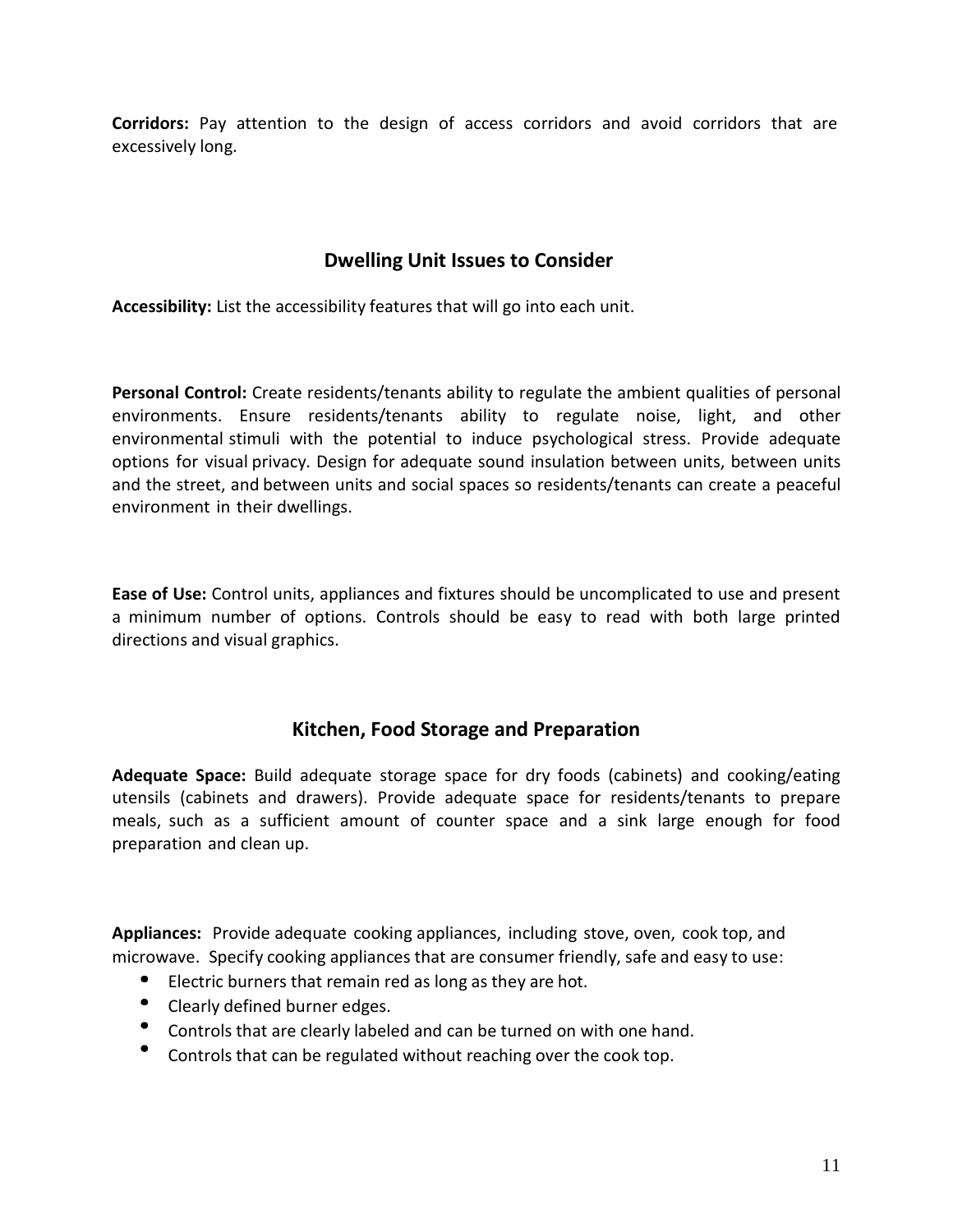## **Maintaining the Household**

**Finishes:** Select finishes that are easy to keep clean:

- Flooring that is easy to mop and does not show the dirt.
- $\bullet$ Backsplashes behind cooking areas that are easy to wipe down.
- Cement board behind tiles and grouted material.
- $\bullet$ No vinyl wallpaper or unsealed grout.

**Closets/Built-ins:** Design for adequate storage for supplies and belongings to minimize clutter and maximize access. Supply adequate storage/closet space. Plan for built-ins that can freeup floor space.

**Window Treatment:** Specify window treatments that are easy to maintain and provide privacy.

## **Maintaining Personal Hygiene**

#### *Each person should have their own bathroom.*

**Ease of Use:** Design safe and accessible bathrooms.

- Plumbing fixtures that are easy to understand and use (for example, clearly indicate the hot and cold regions on faucets with circular displays). Directions should have printed (hot, cold) and visual (blue, red) cues.
- Faucets that can be operated with one hand (lever or single blade lever handles)

**Bathing:** Specify shower and or bathtub, keeping in mind the needs of the resident population.

#### **Provision of Personal Space**

**Unit Size:** Provide living units that offer adequate size for the residents/tenants. (Indicate square footage for bedroom and individual units.) Ensure a design of individual apartments and individual living units that promote a sense of personal, identifiable 'My' space and territory. Recommended Studio/Efficiency units with a minimum of its" own bathroom and kitchenette: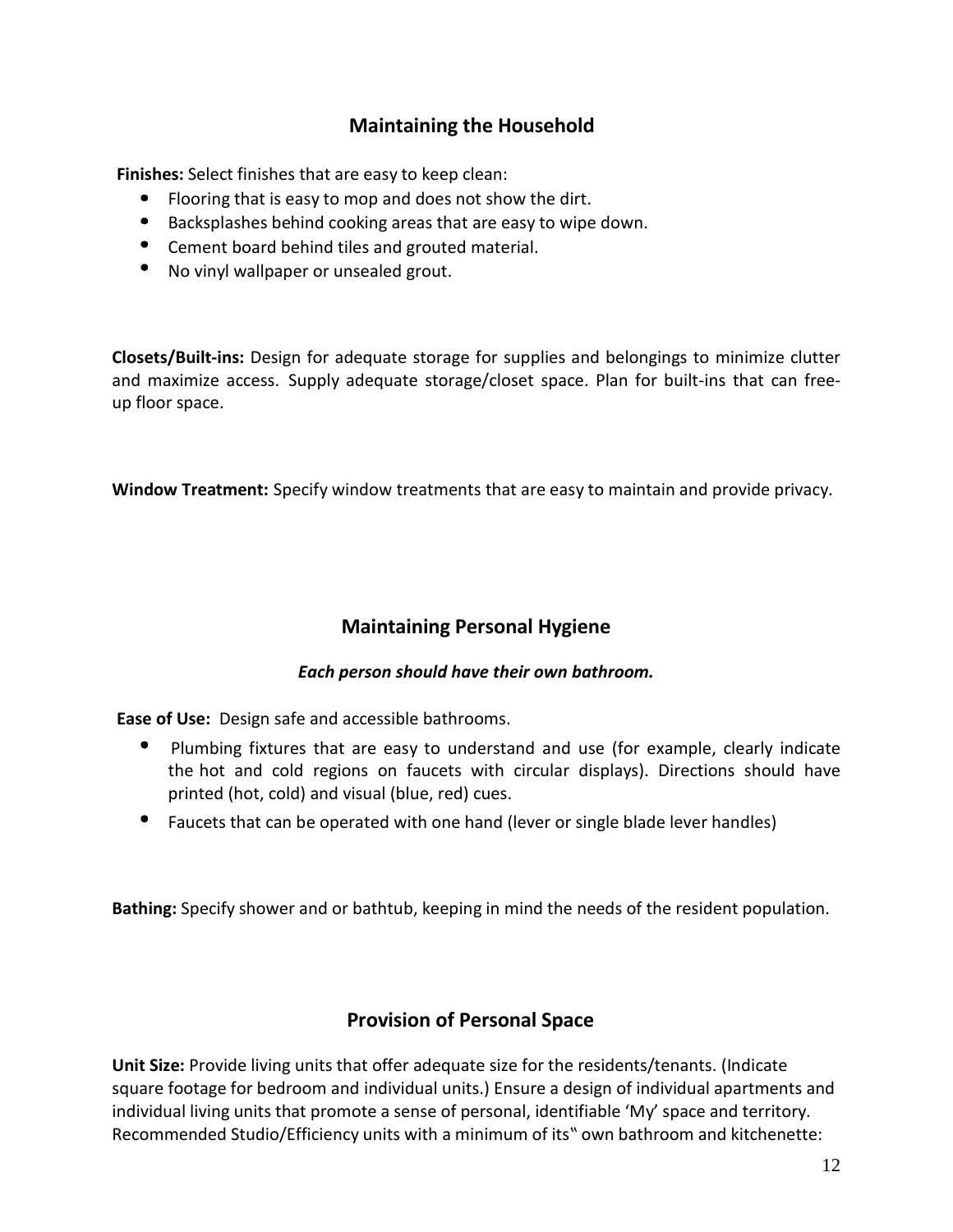350 square feet minimum; One Bedroom: 500 square feet. The bedroom size for shared living is recommended to be a minimum of 150 square feet.

**Separation of Spaces:** Design for visual separation of cooking area from living/sleeping area.

**Finishes:** Select finishes and furnishings that do not trigger hallucinations and optical illusions:

- Severely defined wood grains
- $\bullet$ Laminates with ominous or illusion inducing patterns
- $\bullet$ Floor patterns that create illusion of movement
- $\bullet$ Flooring and furniture finishes that reflects excessive glare

## **Design for Active Living**

**Exercise Space:** Design for opportunities for physical exercise in the building.

## **For Shared Living and Community Residences**

**Kitchens/Common Areas:** Design kitchens, laundries and other common areas that can be used simultaneously by more than one person at a time.

**Bedrooms:** Design for separate bedrooms that provide privacy from shared livings areas. Minimum bedroom sizes should be 150 square feet.

**Bathrooms:** Ensure that each individual has their own bathroom. If not, minimize the number of people that share a bathroom, *no more than 2 adults should share a bathroom.*

**Space:** When more than one resident will share a dwelling, design of the unit should:

- Provide residents with separate spaces for storing their groceries, dishes, utensils, cook ware, etc.
- Provide residents/tenants with individual storage space for personal belongings.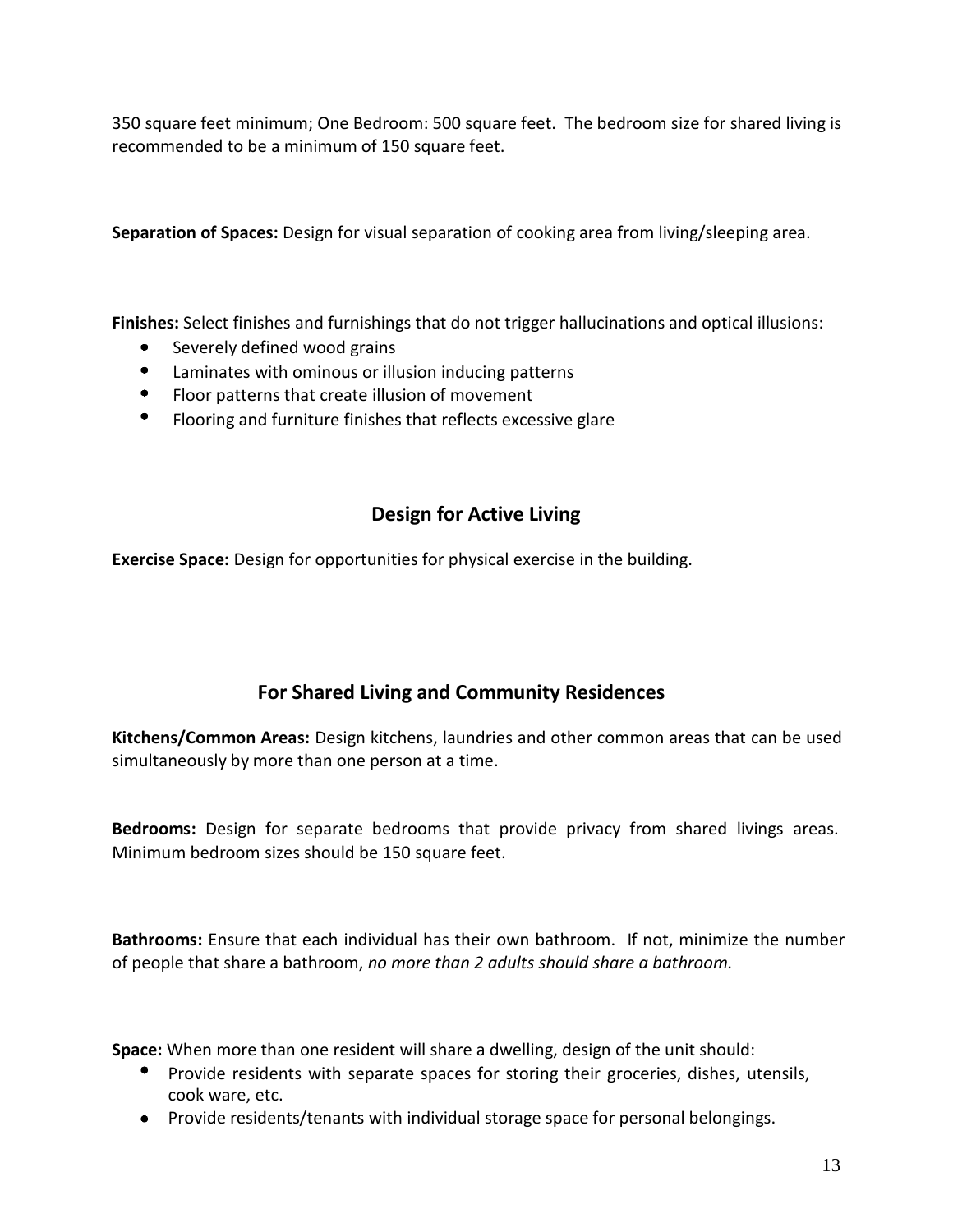- Provide more than one common area so residents/tenants can pursue different activities at the same time (television, videos, music, cards and games, etc.).
- Provide private space for visitors.

## **Indoor Air Quality**

**Ducts and HVAC protected from dust** during construction or cleaned prior to occupancy

**Low-VOC Interior Paints & Finishes** *(comply with current Green Seal standards)*

**Low-VOC Adhesives & Sealants** *(Adhesives to comply with Rule 1168 of the South Coast Air Quality Management District, Caulks & sealants to comply with Regulation 8, Rule 51 of the Bay Area Air Quality Management District)*

#### **Durable, Healthy Flooring**

Use durable, healthy flooring in dining/living rooms, kitchens, baths, corridors and entries Acceptable Materials: *We do not recommend using carpeting*

- Ceramic Tile
- Natural Linoleum (No PVC-containing tile or sheet goods)
- Hardwood with Low-VOC finishes and adhesives or bamboo with low urea formaldehyde content in its binders. If wood or bamboo flooring needs to be finished on site, use a low VOC water-based polyurethane finish.

**MERV-8** (**M**edium **E**fficiency **R**eporting **V**alue) or Higher Air Filters for ducted forced air systems: If a higher MERV is used, coordinate with mechanical designer for optimized equipment efficiency.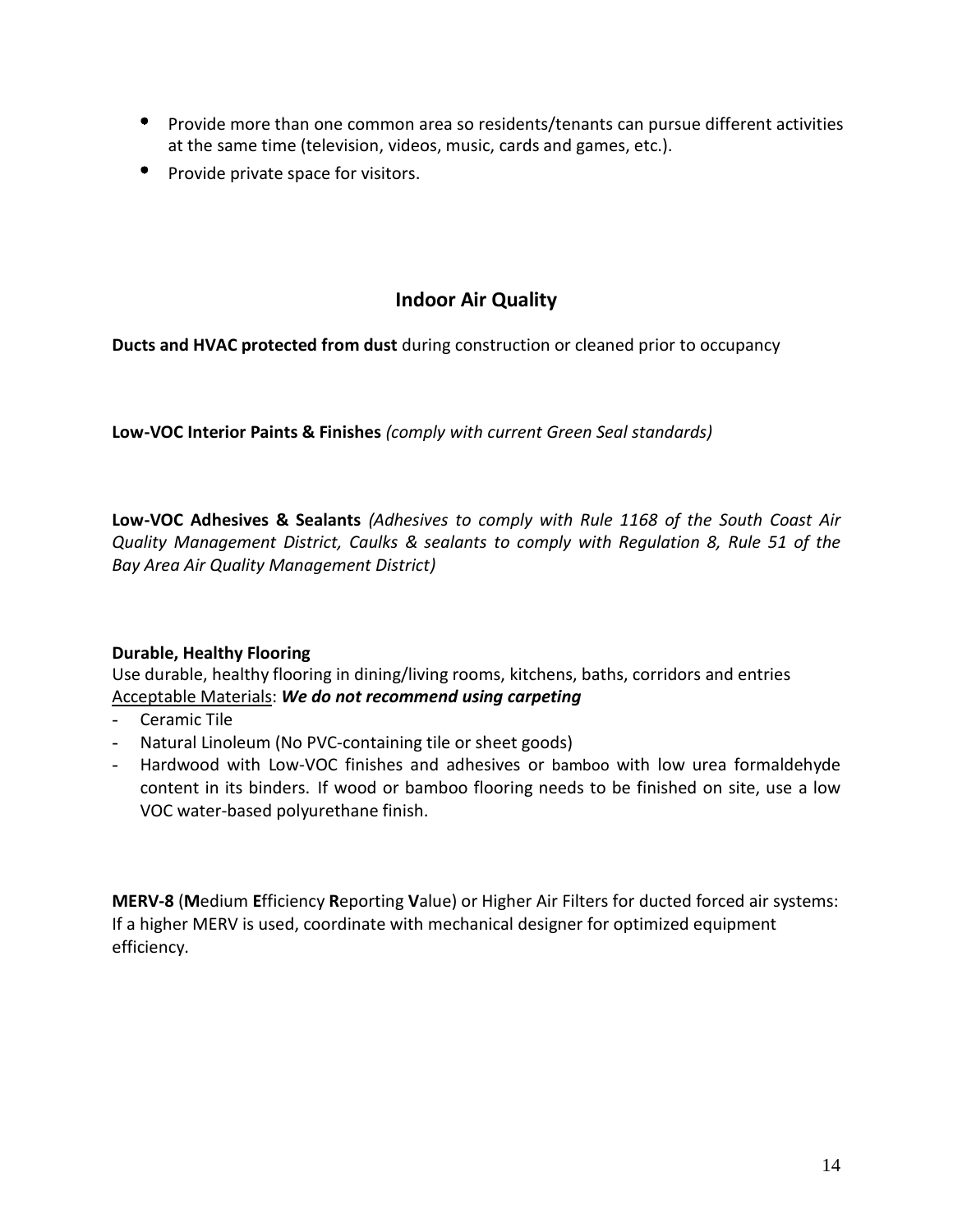**Directly vented or power-vented combustion devices**; sealed combustion furnaces, boilers and direct or power-vented water heaters.

**Automatic Bathroom Ventilation**; connect to light switch and equip with a humidistat sensor or timer, or operate continuously. Comply with **ANSI/ASHRAE 62.2-2016**, *which addresses dwellings in buildings of any height, including high-rise multifamily buildings.*

**Direct Vent of Kitchen***:* power vented fans or range hoods that exhaust directly to outside. *Comply with ANSI/ASHRAE 62.2-2016, which addresses dwellings in buildings of any height, including high-rise multifamily buildings.* For new construction and major rehab, no recirculating hoods.

**Urea Formaldehyde-free composite wood and cabinets**: *(Particleboard and MDF to comply with ANSI A208.1 and A208.2-2016).* If using nonrated composite wood, all exposed edges and sides must be sealed with low-VOC sealants.

**Insulation with Low Formaldehyde content:** UF-free batts, spray foam or blown-in cellulose.

**Operable windows**: Provide access to Daylighting & Views while allowing residents to protect themselves from direct sunlight if desired.

#### **ENERGY EFFICIENCY**

#### **Obtain Energy Star Certification** *and/or exceed ANSI/ASHRAE 90.1-2016 or IECC 2015 by 15%*

- o *Units should consume 40,000 Btu/sq ft/yr or less of primary energy, not including plug loads.*
- o *Large A.C. units should not exceed one ton per 600 square feet.*
- o *If Heat Pump system units are selected, use high efficiency heat pumps where SEER >15, EER>12, HSPF= > 9.25, with supplemental, thermostatically controlled, electrical strips. Mini-split systems are preferred, with no electric resistance heat.*
- o *Use whole-building approach: reduce heating & cooling loads by downsizing HVAC system and increasing building envelope insulation.*
- o *Gas Furnaces should have an AFUE>95%*
- o *Employ a computerized energy analysis during design.*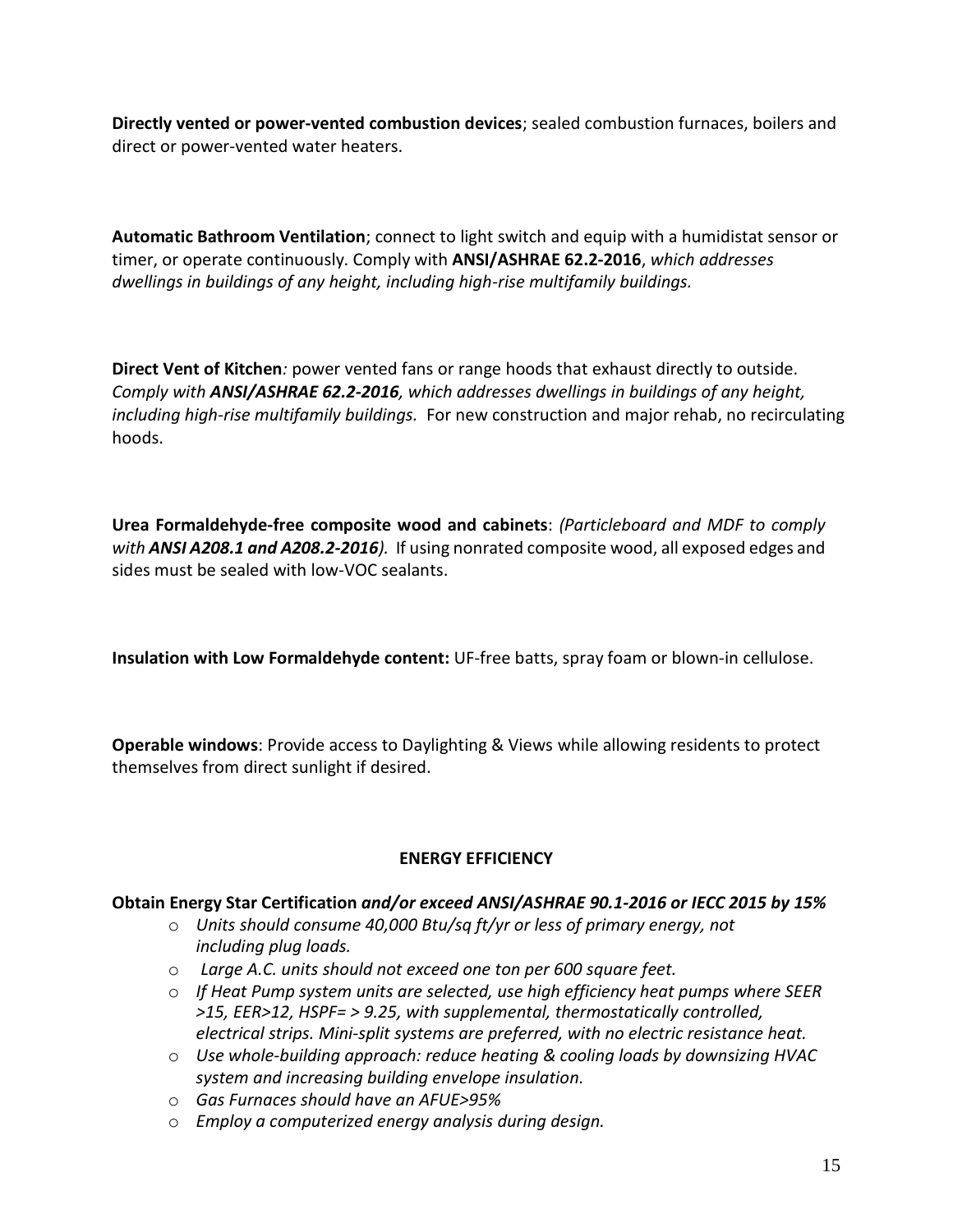o *In existing buildings, replace equipment that is more than 10 years old.*

**Appliances:** *Energy Star washers, dryers, dishwashers, refrigerators.* At a minimum, provide an Energy Star-rated refrigerator with freezer. In existing buildings, replace any appliances more than 6 years old with Energy Star-rated models. Must be in the top one-third of the DOE Energy Guide rating scale. Washers above the ground floor must have overflow pans underneath.

#### **Lighting***: (Energy Star or equivalent)*

- o *Lighting load should consume 0.9 watts/sq ft or less electrical energy for ambient lighting.*
- o *Use high efficacy LED lighting or provide Energy Star rated lights*
- o *In existing buildings, replace any lighting with LEDs or Energy Star rated lights.*
- o Employ Occupancy sensors in common spaces & Day-lighting Controls, where possible.
- o Provide Photocells or timers on exterior lighting.

#### **Building Envelope – \*Comply with the IECC-2015 Standard for Climate Zones 4 & 5**

- o *Increase insulation in the walls and ceiling to reduce heat loss and improve comfort*
- o Exterior Wall Drainage Plane and Window Flashing Details: *provide sealing and caulking to interior and exterior sides of all walls and exterior penetrations.*
- o *Employ light colored exterior walls and white roofs to improve cooling loads; provide aluminized roof coating to reflect summer rays.*
- o *\*Ceiling/Roof Insulation: R-49 or higher*
- o *\*Wall Insulation: R-20 or higher, best is rigid, continuous exterior insulation*
- o *\*Basement/Crawl Spaces: R-15 continuous or R19 cavity*
- o *\*Under slab Insulation: R-10 for 2 feet*
- o Install 30-yr warrantied pitched/20-yr warrantied flat roof

**Windows:** Install Energy Star Windows or Low-E, High Efficiency windows with a U-factor of .27, or less. Do not exceed 30% of wall area.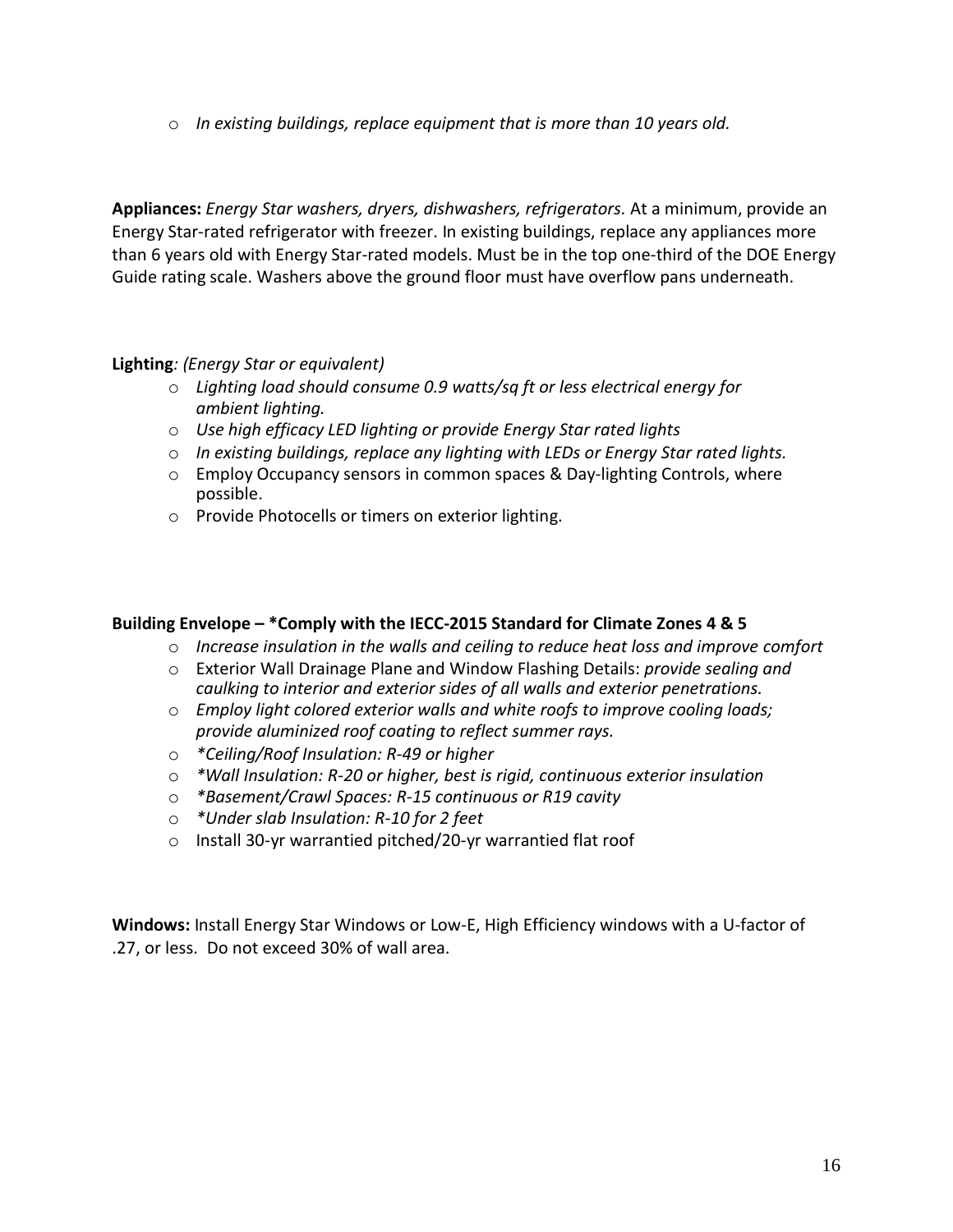**Ductwork in Conditioned space**: Do not employ ductwork if possible, or if unheated spaces are used, ductwork must be wrapped in a minimum of R-8 insulation. Total duct leakage shall be < 4 CFM25 per 100 square ft.

**Hot Water Heaters** High Energy Factor Water Heaters above Energy Star standards: 40 gal Gas EF = 0.61, Electrical EF = .93, tank-less gas (coordinate with low-flow fixtures). Provide overflow pan with drains for storage type heaters.

**Easy-to-Use Programmable Thermostats:** Specify environmental control units that are accessible, comprehensible, and easy-to-read.

#### **Renewable Energy** *(if cost effective)*

- $\circ$  Photovoltaic (PV) Solar Electrical System: optimize energy needs for mastermetered buildings or provide 70-80% of the common area energy needs of an individually metered building.
- o Geo-thermal Heat Pump System: provide closed or open loop geothermal heat pumps to save energy.
- o Consider cogeneration system if possible.

#### **Resource Efficiency**

**Construction Waste Management Plan**: Recycle or Salvage construction & demolition debris by 50% or more.

**Recycling:** Provide for a development-wide recycling program on-site and within each unit. Provide tenants with recycling baskets.

**Incorporation of Salvaged materials or products with Recycled Content:** Example: a single pane window that is no longer code compliant can be used as a transom in an interior wall partition. Also, look for building products that utilize Post-Consumer waste or Pre-Consumer content.